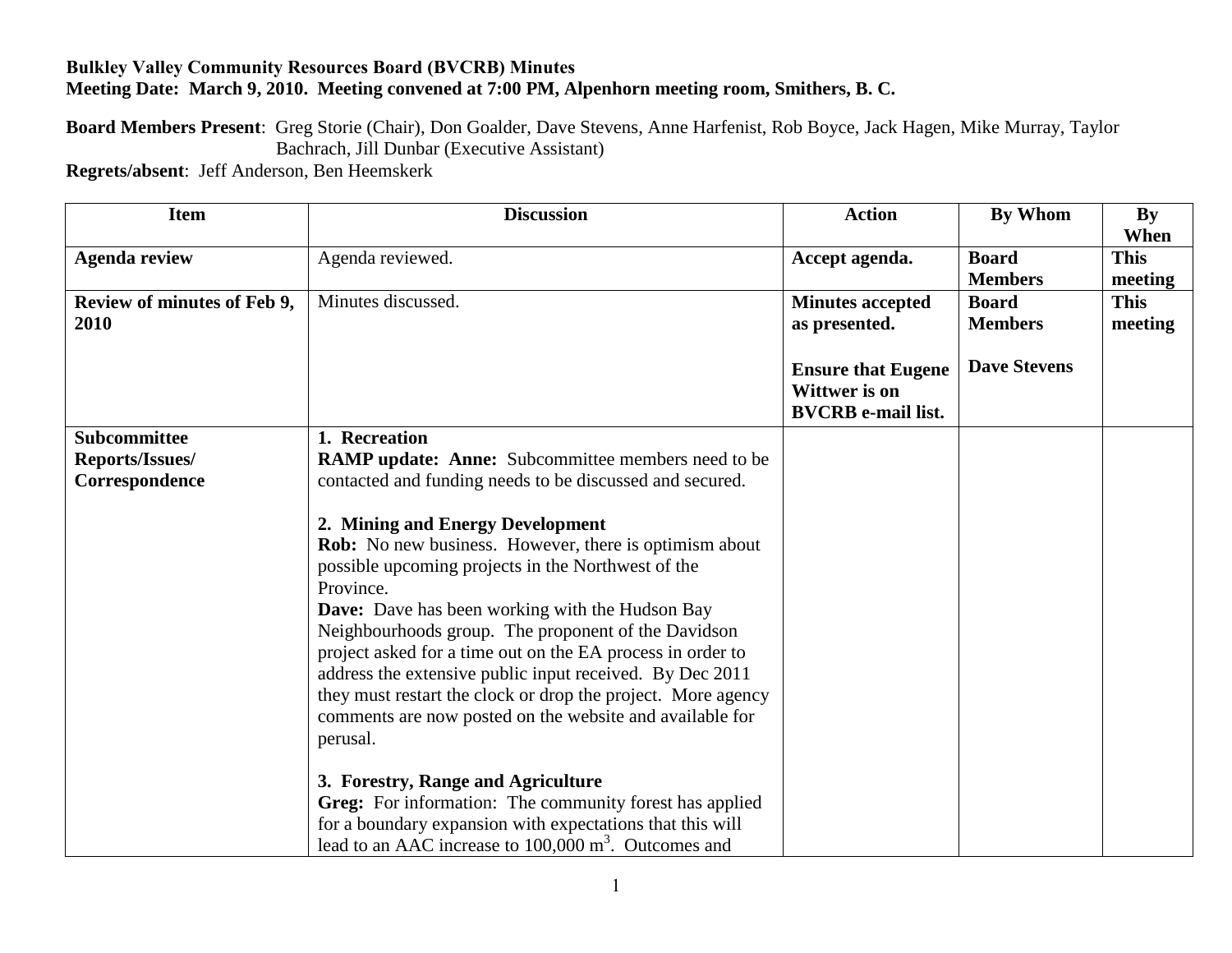| <b>Item</b> | <b>Discussion</b>                                                                                                                                                                                                                                                                                                                                                                                                           | <b>Action</b>                                                                                                                           | By Whom | By<br>When |
|-------------|-----------------------------------------------------------------------------------------------------------------------------------------------------------------------------------------------------------------------------------------------------------------------------------------------------------------------------------------------------------------------------------------------------------------------------|-----------------------------------------------------------------------------------------------------------------------------------------|---------|------------|
|             | effects of this are unknown at this time.<br><b>Jack:</b> Jack is involved in the planning of a biofuel project<br>in Houston. Using new technology from New Zealand,<br>wood and/or agricultural waste would be used to produce<br>liquid gasoline. The project is about $2 \frac{1}{2}$ years from start-<br>up.<br><b>Dave:</b> Also for information, someone has a license for a test<br>wind tower on the Equity Road. |                                                                                                                                         |         |            |
|             | <b>4. LWBC Referrals and Land Tenures</b><br>Letter from Ruth Edwards: Ruth responded to the<br>BVCRB letter which requested information on results of<br>referrals that the Board has commented on. The Board<br>appreciated that remarks from Kevin Eskelin were also<br>included with the letter. Input from Marc Schuffert is still                                                                                     | <b>Request comments</b><br>on referral letter<br>from Marc<br>Schuffert.                                                                | Greg    |            |
|             | needed. The referral website should be checked to ensure<br>that the Board is receiving all current referrals, and rationale<br>around decisions should be checked. As an aside, sales of<br>Crown land may increase in an endeavour to bring in more<br>funds to the government. So there may be more referrals<br>upcoming. Ruth should be invited to a future meeting to                                                 | <b>Check that BVCRB</b><br>is continuing to<br>receive all referrals<br>and check rationale<br>for decisions.                           | Don     |            |
|             | talk about how the BVCRB and Front Counter can work<br>together efficiently, especially in light of government budget<br>cuts.                                                                                                                                                                                                                                                                                              | <b>Invite Ruth</b><br><b>Edwards</b> to the<br><b>September BVCRB</b><br>meeting.                                                       | Greg    |            |
|             | 5. Water and Fish:<br>MOE reps will attend April 2010 BVCRB meeting. Greg<br>has requested a list from Dana Atagi, with details of who<br>will be presenting and what the topics will be. An hour and<br>a half will be allocated to these presentations.                                                                                                                                                                   | <b>Circulate the list of</b><br><b>MOE</b> topics and<br>presenters to the<br><b>Board in advance</b><br>of the April Board<br>meeting. | Greg    |            |
|             | 6. Monitoring and Land Use Plans<br>Investigation of issues arising from the Babine Watershed                                                                                                                                                                                                                                                                                                                               |                                                                                                                                         |         |            |
|             | Monitoring Trust presentation: Anne: Looked at Grizzly                                                                                                                                                                                                                                                                                                                                                                      |                                                                                                                                         |         |            |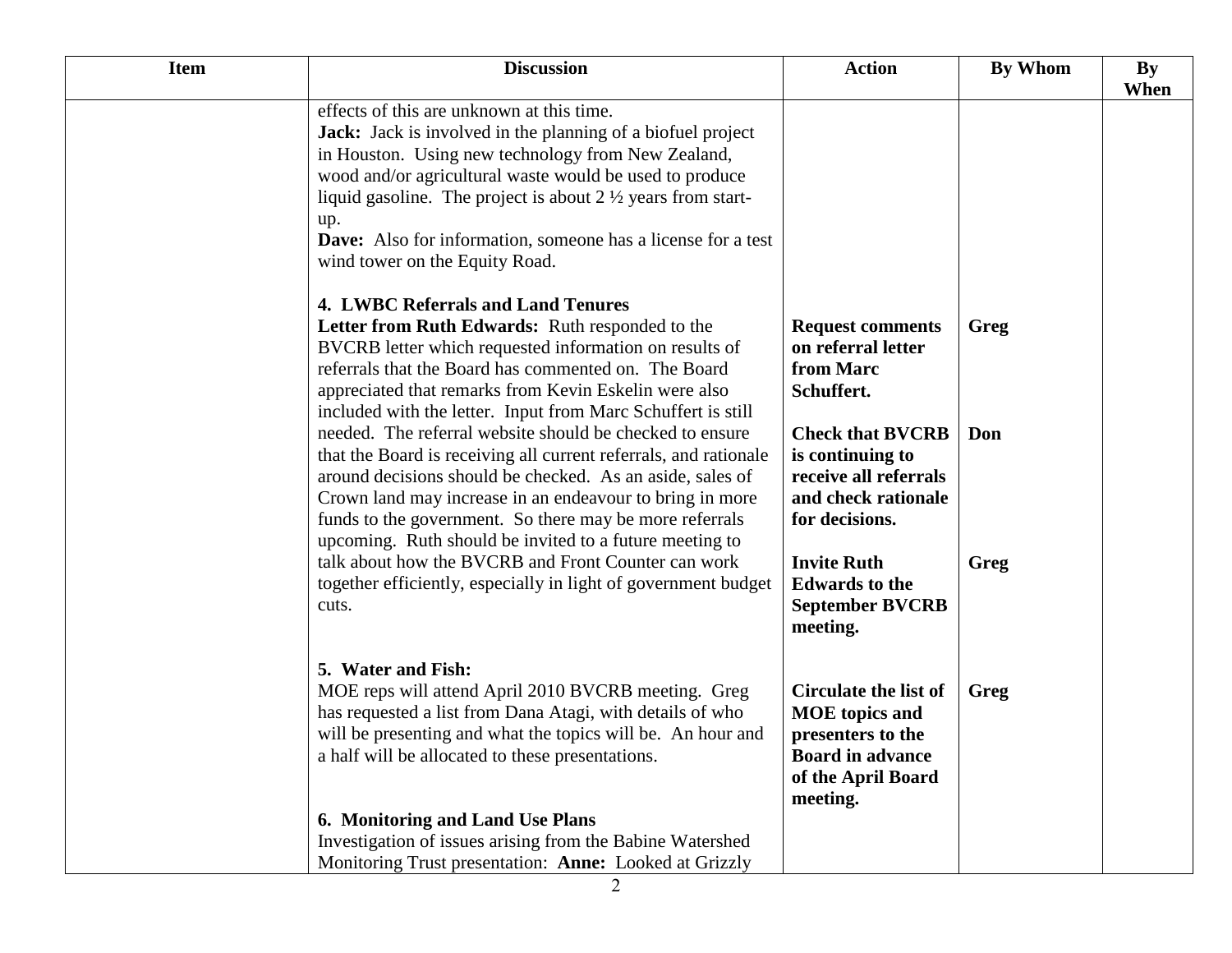| <b>Item</b>           | <b>Discussion</b>                                                                                                                                                                                                                                                                                                                                                                                                                       | <b>Action</b>                                                                                                         | <b>By Whom</b>     | <b>By</b><br>When                                          |
|-----------------------|-----------------------------------------------------------------------------------------------------------------------------------------------------------------------------------------------------------------------------------------------------------------------------------------------------------------------------------------------------------------------------------------------------------------------------------------|-----------------------------------------------------------------------------------------------------------------------|--------------------|------------------------------------------------------------|
|                       | bear research results. Only four Landscape Units have<br>management direction emphasizing grizzlies. Perhaps<br>targets for grizzlies should be added to the LRMP. This<br>may be a good LRMP amendment test case. Higher Level<br>Plan orders and Forest Stewardship Plans need to be looked<br>at to see what they say about grizzlies. The MoF should be<br>contacted to state the case and ask what they would like to<br>see done. | <b>Contact MOF</b><br>regarding targets<br>for Grizzly bears in<br>the LRMP, in light<br>of BWMT research<br>results. | Greg               |                                                            |
|                       | The Bull Trout results should be looked at prior to MOE<br>attendance at the April meeting (BWMT report 2008-04).                                                                                                                                                                                                                                                                                                                       | <b>Check BWMT Bull</b><br><b>Trout monitoring</b><br>results and<br>recommendations.                                  | <b>Dave</b>        | <b>Prior</b> to<br><b>April</b><br><b>BVCRB</b><br>meeting |
| <b>Administration</b> | <b>LRMP Edits: Jill:</b> Basic edits to terminology can be made<br>quickly.                                                                                                                                                                                                                                                                                                                                                             | <b>Make basic LRMP</b><br>wording changes.                                                                            | Jill               |                                                            |
|                       |                                                                                                                                                                                                                                                                                                                                                                                                                                         | <b>Submit changes to</b><br><b>RRMC</b> with cover<br>letter.                                                         | <b>Taylor</b>      |                                                            |
|                       | Website: The new website should be ready by the April<br><b>BVCRB</b> meeting.                                                                                                                                                                                                                                                                                                                                                          | <b>Launch the new</b><br>website.                                                                                     | <b>Jill/Taylor</b> | <b>Next</b><br>meeting                                     |
|                       | Funding and budgeting: No funding is expected from<br>ILMB this year. Perhaps Post Office box charges of<br>\$180.00 per year can be eliminated.                                                                                                                                                                                                                                                                                        | <b>Check to see if</b><br>there is a way to<br>reduce P.O. box<br>charges.                                            | <b>Dave</b>        |                                                            |
|                       |                                                                                                                                                                                                                                                                                                                                                                                                                                         | <b>Ask Credit Union if</b><br><b>Bank Statement</b><br>can be reviewed on-<br>line.                                   | <b>Taylor</b>      |                                                            |
|                       | Update on incorporating the BVCRB as a society: Taylor<br>spoke with Richard Overstall, who is a proponent of the trust<br>model, where members are trustees of an agreement. The                                                                                                                                                                                                                                                       | Investigate the<br>admin burden of                                                                                    | <b>Taylor</b>      |                                                            |